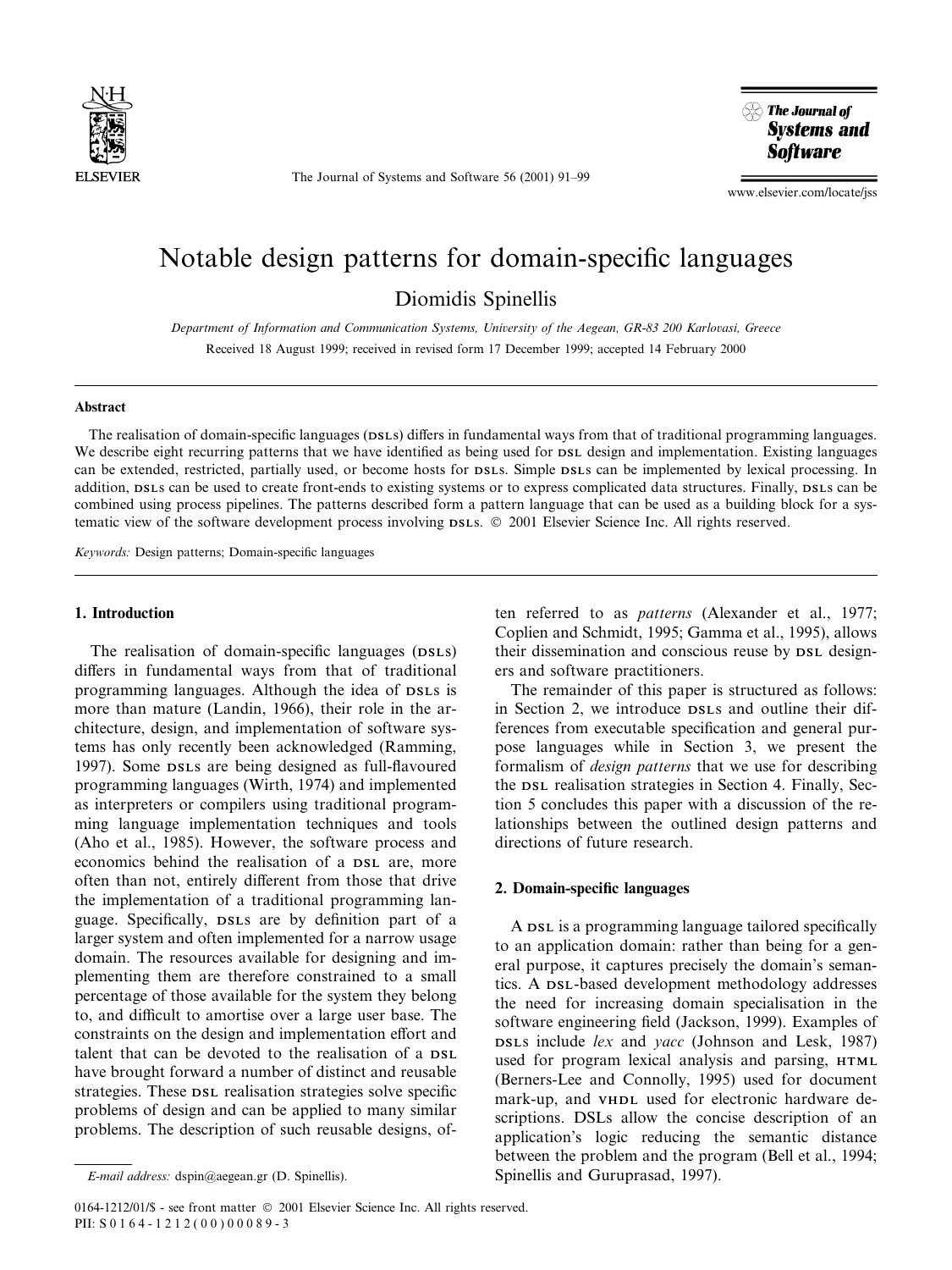DSLS are, by definition, special purpose languages. Any system architecture encompassing one or more DSLs is typically structured as a confederation of modules; some implemented in one of the DSLs and the rest implemented using a general purpose programming language (Fig. 1). As a design choice for implementing software systems, DSLs present a number of distinct advantages over a "hard-coded" program logic:

Concrete expression of domain knowledge. Domainspecific functionality is not coded into the system or stored in an arcane file format; it is captured in a concrete human-readable form. Programs expressed in the DSL can be scrutinised, split, combined, shared, published, put under release control, printed, commented, and even be automatically generated by other applications.

Direct involvement of the domain expert. The DSL expression style can often be designed so as to match the format typically used by the domain expert. This results in keeping the experts in a very tight software lifecycle loop where they can directly specify, implement, verify, and validate, without the need of coding intermediaries. Even if the DSL is not high-level enough to be used as a specification language by the domain expert, it may still be possible to involve the expert in code walkthroughs far more productive than those over code expressed in a general purpose language.

Although the DSL concept bears similarity to executable specification languages (Sommerville, 1989, p. 125; Turski and Maibaum, 1987, p. 135) such as OOSPEC (Paryavi and Hankley, 1995), the DSL approach exhibits some important advantages:

Expressiveness. Executable specification languages taking a Swiss army knife approach towards the problem of specification offer facilities for specifying all types of systems, but often at a cost of clearness of expression. As an example, OBSERV (Tyszberowicz and Yehudai, 1992) provides a multiparadigm environment allowing



the system specification using object-oriented constructs, finite state machines, and logic programming. In contrast, DSLs being tailored towards a narrow, specific domain can be designed to provide the exact formalisms suitable for that domain.

Runtime efficiency. The possible interactions between different elements of a general purpose specification language such as its type system and its support for concurrency result in runtime inefficiencies. A narrowly focused  $DSL$  can employ the most efficient implementation strategy and specialised optimisations for satisfying the expressed specification.

Modest implementation cost. DSLs are typically implemented by a translator that transforms the DSL source code into source or intermediate code compatible with the rest of the system. Such an approach can often be implemented using string processing languages such as awk (Aho et al., 1979) and Perl, language development tools such as lex and yacc, specialised systems such as TXL (Cordy et al., 1991) and KHEPERA (Faith et al., 1997), or declarative languages such as Prolog and ML. The  $DSL$  implementation cost is  $-$  and should always be ± modest.

Reliability. As described in the previous paragraph, the limited scope of a DSL often allows a source-tosource transformation type of implementation. The small scale of the required implementation effort often results in a translator whose correctness can be trivially verified. The size of typical executable specification languages means that the implementor must often take the correctness of the language's implementation on trust.

On the other hand, the system architect contemplating the use of a DSL architecture should also have in mind the following potential shortcomings of this approach:

Tool support limitations. CASE and integrated software development tools offer only limited support for integrating DSLs into the development process. Ad hoc solutions are often required to smoothly integrate  $DSL$ code with existing revision control systems, compilers, editors, source browsers, and debuggers.

Training costs. In contrast to established specification languages such as Z (Potter et al., 1991) system implementers and maintainers will by definition have no prior exposure to the DSL being used. This problem is somehow mitigated by the fact that an appropriately chosen DSL will be familiar to other participants of the implementation effort such as those involved in the specification, beta testing, and final use. These participants will be able to perform the  $\n *DSL* code walk through  $s - a$  task$ normally reserved for experienced software engineers.

Design experience. DSL-based system architectures are not widely adopted within the software industry. As a result, there is an evident lack of design experience, prescriptive guidelines, mentors, design patterns, and Fig. 1. UML diagram of a DSL-based system architecture. Supporting scientific literature. Early adopters will need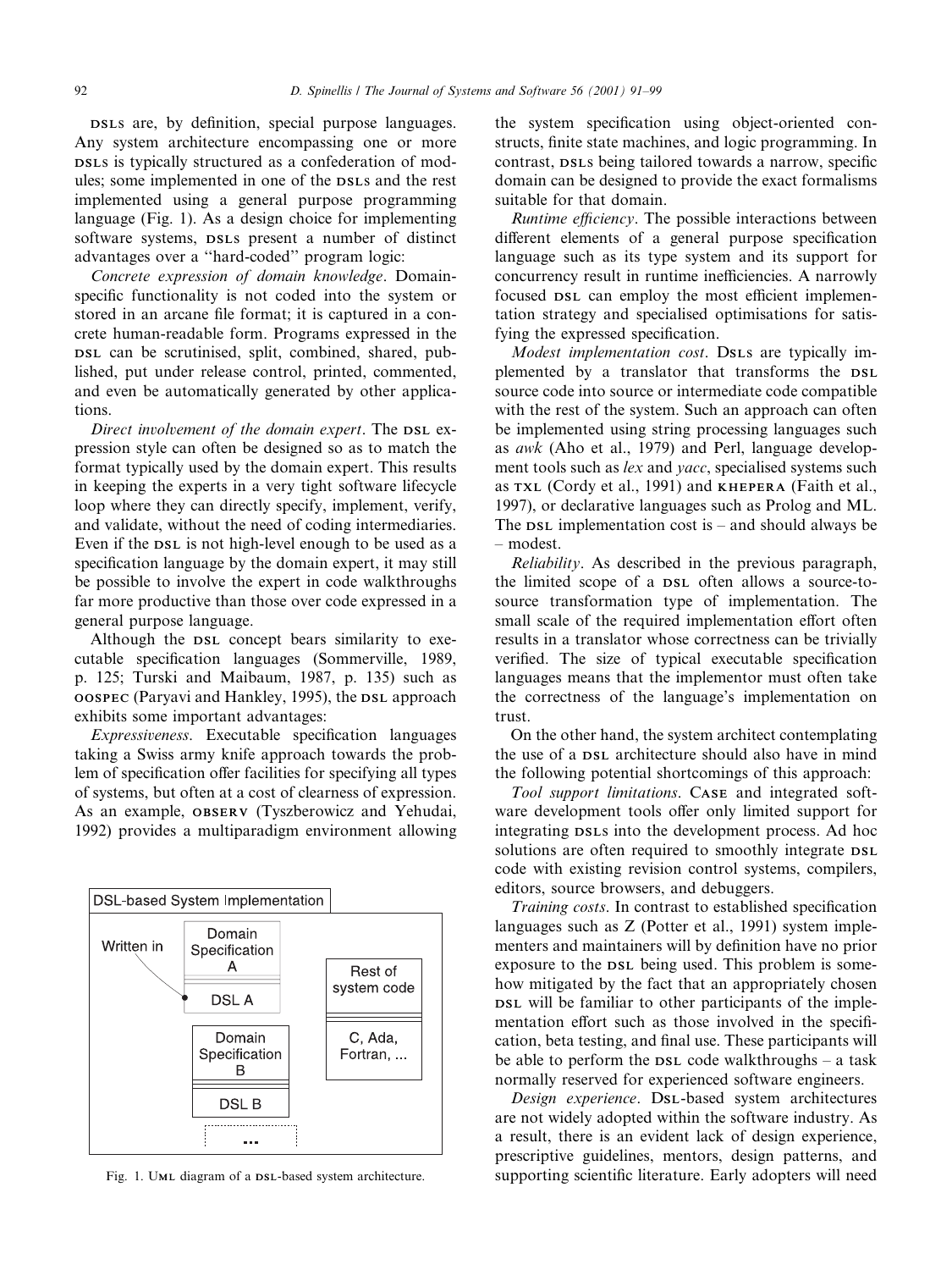to rely more on their own judgement as they adopt the approach in a stepwise fashion.

Software process integration. The use of DSLs is not yet an integral part of established software processes. Therefore, the software process being used has to be modified in order to take into account the design, implementation, integration, debugging, and maintenance of the adopted DSLs.

The implementation of a DSL differs from the implementation of a general purpose language. Compilers for general purpose languages are typically structured as a lexical analyser, a parser, a semantic analyser, an optimiser, and a target code generator. In contrast, the limited scope of a DSL allows and requires different implementation strategies. The lexical, syntactic, and semantic simplicity of DSLs often obviate the need for some elements that would be required by a general purpose language compiler; for example, instead of using a parser front-end, DSL implementations often process the source language using regular expressions. In addition, the often-limited user population of a DSL does not justify a large implementation effort forcing DSL implementers to choose the most economical realisation strategies; as an example, compilation into assembly code of the target machine is rarely a practical proposition. Finally, as DSLs are often part of the development process of a larger system, schedule pressures drive DSL builders towards implementation methods that can rapidly deliver results. The aim of this paper is to provide, in the form of a pattern language, a repertoire of methods often used in the implementation of a DSL.

#### 3. Design patterns

The notion of design patterns has its origins on the seminal work of the architect Christopher Alexander. Alexander outlines how the relationship between recurring problems and their respective solutions establishes patterns as follows:

``Each pattern describes a problem which occurs over and over again in our environment, and then describes the core of the solution to that problem, in such a way that you can use this solution a million times over, without ever doing it the same way twice."  $-$  (Alexander et al., 1977)

Twenty years later Gamma et al. (1995) crosspollinated these ideas into the field of reusable objectoriented software design. Design patterns offer a convenient way to capture, document, organise, and disseminate existing knowledge from a given area in a consistent and accessible format. Patterns differ from algorithms and data structures in that the concepts they describe cannot be coded and used as a subroutine or an object class. Patterns also differ from frameworks as they do not describe the structure of a complete system: interrelated patterns are typically used together to solve a general design problem in a given context.

In this paper, we describe eight recurring patterns that we have identified as being used for  $DSL$  design and implementation. The description of these patterns provides the DSL designers with a clear view of the available DSL realisation strategies, the forces that will guide them towards the selection of a specific pattern, the consequences of that decision, examples of similar uses, and the available implementation alternatives. In our description of the patterns, we followed  $-\text{ in free text form}$ - the format and classification used by Gamma et al. (1995). We classify each pattern as creational if it involves the creation of a DSL, structural if it describes the structure of a system involving a  $DSL$ , and *behavioural* if it describes DSL interactions.

# 4. DSL design patterns

In the following sections, for every pattern we:

- provide the name that will be used to describe it;
- illustrate its structure using a simple UML (Rumbaugh et al., 1999) diagram;
- · classify it as creational, behavioural, or structural;
- illustrate the design problem that provides our motivation to use the pattern;
- · outline the situations where that pattern can be applied;
- outline the pattern's participants;
- describe how the pattern supports its objectives:
- provide examples and prescriptive guidelines towards the pattern's implementation.

## 4.1. Piggyback

The piggyback structural pattern (Fig. 2) uses the capabilities of an existing language as a hosting base for a new DSL. Often a DSL needs standardised support for common linguistic elements such as expression handling, variables, subroutines, or compilation. By designing the DSL on top of an existing language, the needed linguistic



Fig. 2. The piggyback pattern.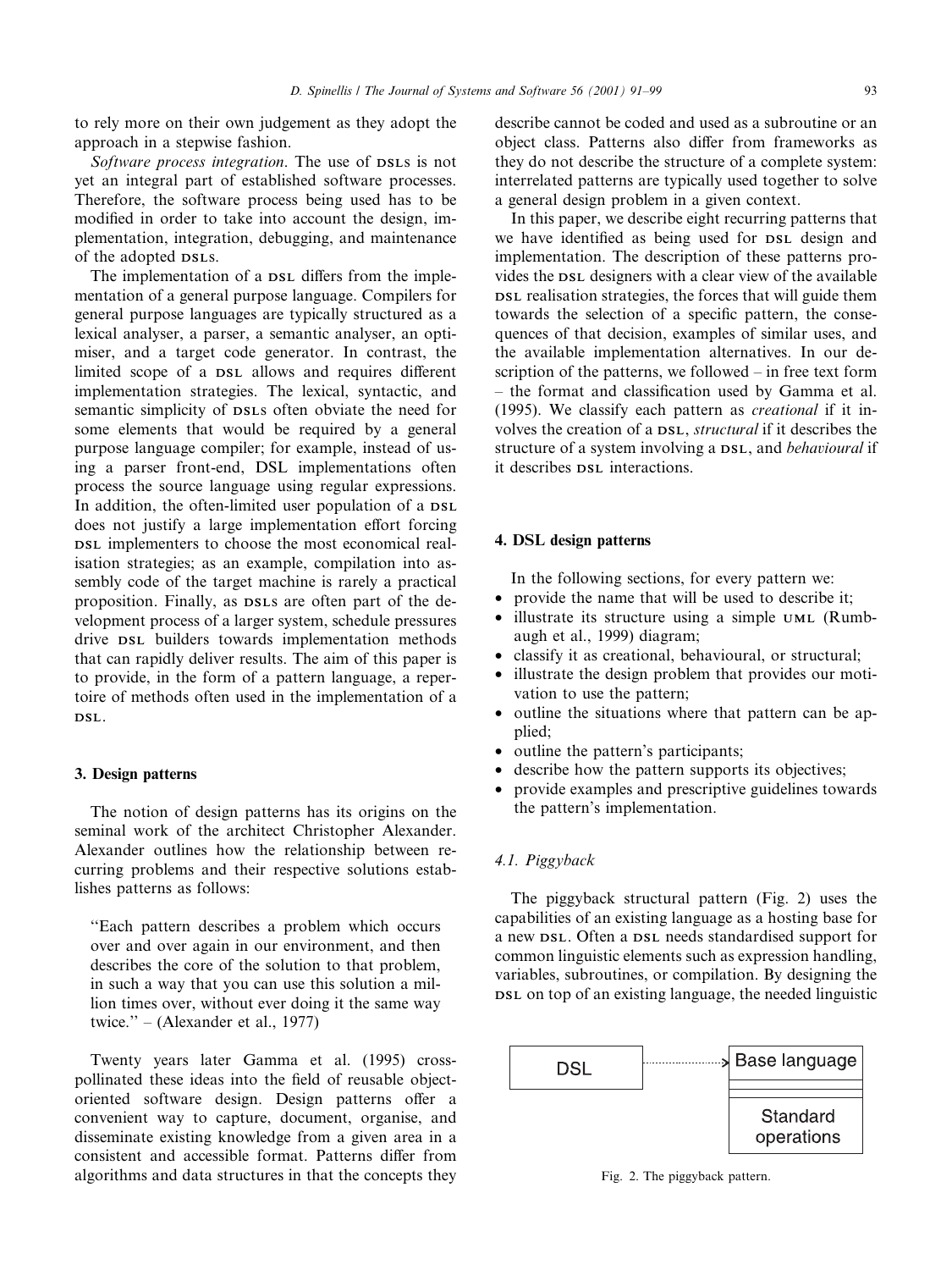support is provided "for free". The piggyback pattern can be used whenever the DSL shares common elements with an existing language. Typically, the DSL language processor passes the linguistic elements that are expressed in the existing language to the language processor of the existing language. Where the DSL is implemented as a compiled language, a typical implementation compiles the DSL code into the base language: DSL code is compiled as needed, while embedded base-language elements are emitted unmodified. Consequently, the resulting output of the compilation consists entirely of the base language. If the DSL is implemented as an interpreter, a similar strategy can be applied if the base language provides a facility for calling its interpreter with suitable arguments from within the DSL interpreter.

Typical examples of this approach are the yacc (Johnson, 1975) and lex (Lesk, 1975) processors. While the specifications of the input grammar (in the case of *yacc*) and the input strings (in the case of  $lex$ ) are expressed in a DSL, the resulting actions for recognised grammar rules and tokens are specified in C which is also the processors' output language. Yacc uses the piggyback approach more aggressively as it introduces special variables (denoted by the \$ sign) to the C constructs used for specifying the actions.

The piggyback approach resembles in structure the compiler front-ends that generate an intermediate language. However, the structure we propose uses an existing, human-readable, and typically general-purpose language, as the compilation target rather than a specialised, machine-readable intermediate language. The effort of translating the DSL into an existing humanreadable language instead of implementing an alternative compiler front-end is substantially lower. In addition, the process of this translation is relatively straightforward and can be implemented as a simple source-to-source transformation  $-$  often merely using lexical processing constructs as described in Section 4.3. In contrast, the implementation of a compiler front-end requires detailed knowledge of the intermediate language, and often intimate knowledge of a specific compiler implementation.

## 4.2. Pipeline

The pipeline behavioural pattern (Fig. 3) solves a problem of DSL composition. Often a system can best be described using a family of DSLs. The prototypical example for such an application is the composition of diverse mark-up languages in text processing systems.



Such different languages can be used to specify tables (Lesk, 1979b), mathematical equations (Kernighan and Cherry, 1974), chemical formulas (Bentley et al., 1987), pictures (Kernighan, 1982), graphs (Bentley and Kernighan, 1986), and organic element chemical structures (Bentley et al., 1987). In cases where a number of DSLs are needed to express the intended operations, their composition can be designed and implemented using a pipeline. Typically, all DSLs are organised as a series of communicating elements. Each DSL handles its own language elements and passes the rest down to the others. Sometimes, the output of one DSL can be expressed in terms of the input expected by another DSL further down the pipeline chain (Bentley, 1986). The use of the pipeline pattern encourages the division of responsibility among small specialised DSLs and discourages bloated feature-rich language designs. The DSL-based system can be built in a stepwise fashion, adding components as needed with new components utilising existing ones.

As suggested by its name, the pattern can often be implemented using a pipeline of independent communicating system processes. Many modern operating systems provide facilities for setting up such a pipeline, while the Unix shells also provide a supporting built-in notation. The pipeline approach has been used by the troff (Ossanna, 1979) family of text processing tools. Elements of a *troff*-based text processing pipeline can include eqn (Kernighan and Cherry, 1974) for processing equations, tbl (Lesk, 1979b) for processing tables, pic (Kernighan, 1982) for processing pictures, grap (Bentley and Kernighan, 1986) for drawing statistical displays, dag (Gansner et al., 1988) for typesetting directed graphs, chem (Bentley et al., 1987) for typesetting chemical structures, and refer (Lesk, 1979a) for processing references. A similar structure has also been used to produce algorithm animations (Bentley and Kernighan, 1991). In addition, if one considers the command line arguments passed to typical Unix commands as a mini-DSL, then typical pipelines of Unix tool invocations can also be considered as an application of this pattern. This mode of use allows the implementation of sophisticated applications such as spell checkers or complicated operations on images and sound using families of tools such as the system's text processing tools, the pbm (Poskanzer et al., 1993) portable bitmap collection, and the sox sound tools.

#### 4.3. Lexical processing

The *lexical processing* creational pattern (Fig. 4) offers an efficient way to design and implement DSLs. Due to their  $-$  by definition  $-$  limited field of applicability,  $_{\text{DSLS}}$ impose severe restrictions to the effort that can be used for their design and implementation. Many DSLs can be designed in a form suitable for processing by techniques Fig. 3. The pipeline pattern. only of simple lexical substitution; without tree-based syntax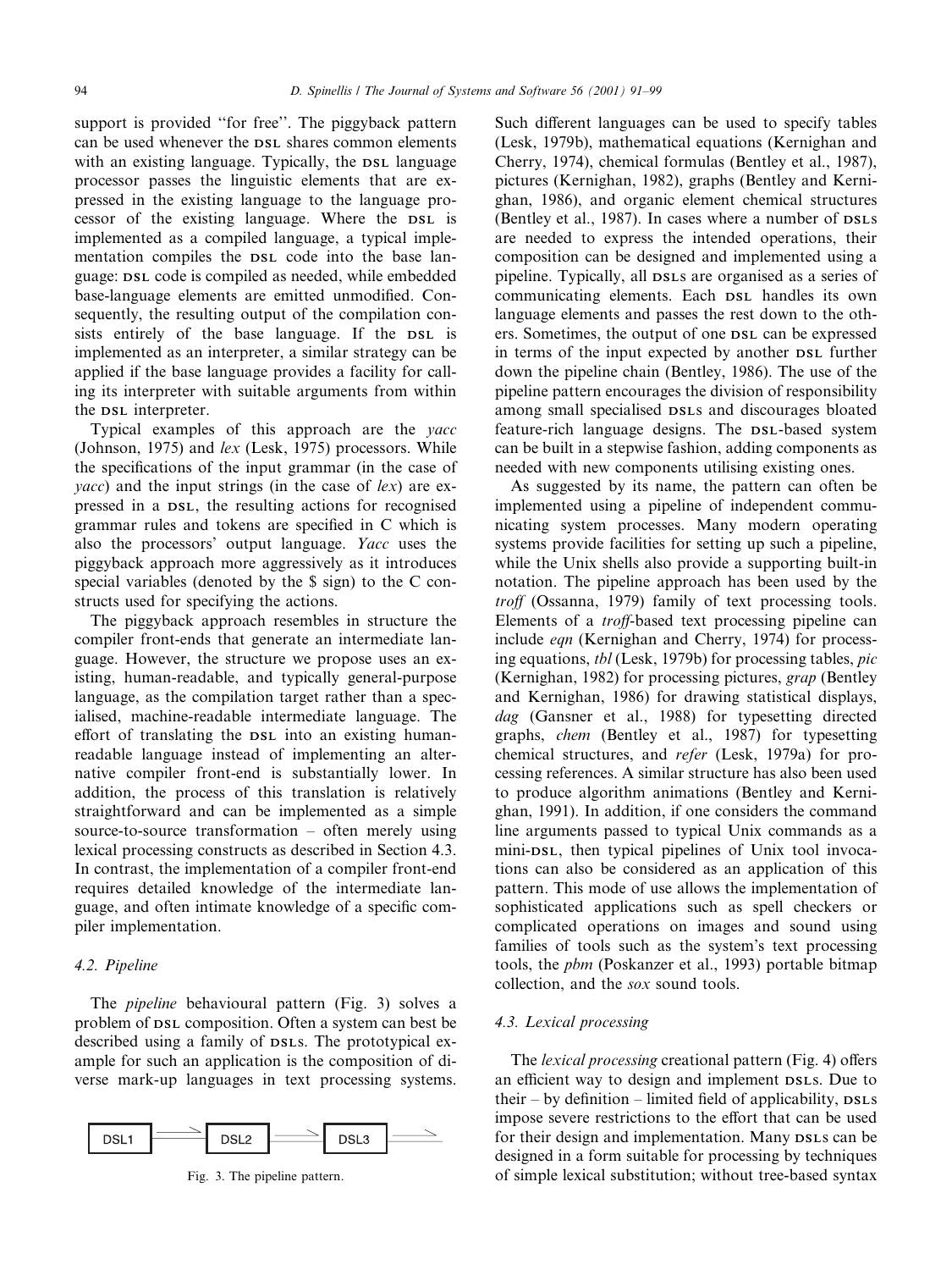

Fig. 4. The lexical processing pattern.

analysis. The design of the DSL is geared towards lexical translation by utilising a notation based on lexical hints such as the specification of language elements (e.g., variables) using special prefix or suffix characters. The form of input for this family of DSLs is often line-oriented, rather than free form and delimited by character tokens. This design pattern can be used together with the piggyback pattern in cases where, after some lexical processing, the output of the DSL processor can be passed to the processor of the base language.

The utilisation of this pattern lowers the implementation cost for DSLs making them a practical proposition for applications where the cost of a full parser-based translation would not be justified. As translators based on lexical structure are often implemented using interpreted or rapid prototyping languages, the DSL design and implementation can gracefully evolve together in a combined iterative process. Examples of this application include numerous DSLs implemented using tools such as sed (McMahon, 1979), awk (Aho et al., 1988), Perl (Wall and Schwartz, 1990), Python (Lutz, 1996), m4 (Kernighan and Ritchie, 1979), and the  $C$  pre-processor. Most of these tools offer a rich set of lexical processing and substitution facilities ± often expressed in terms of extended regular expressions – that can be used to implement a complete DSL in tens of lines of code.

#### 4.4. Language extension

The language extension creational pattern (Fig. 5) is used to add new features to an existing language. Often an existing language can effectively serve a new need with the addition of a few new features to its core functionality. In this case, a DSL can be designed and



implemented as an extension of the base language. The language extension pattern differs from the piggyback pattern by the roles played by the two languages: the piggyback pattern uses an existing language as an implementation vehicle for a DSL, whereas the extension pattern is used when an existing language is extended within its syntactic and semantic framework to form a DSL. The design of a DSL using this pattern involves the addition of new language elements to an existing base language. These elements can include new data types, language block interaction mechanisms, semantic elements, or syntactic sugar. Typically, the DSL inherits all syntax and semantics of the base language used, while adding its own extensions. An object-oriented class hierarchy can thus be formed with a number of DSLs being derived from base languages and forming base languages for other DSLs.

The use of the language extension pattern frees the DSL designer from the burden of designing a full-featured language. In addition, where the pattern is used to design a non-trivial DSL hierarchy, the pattern offers a clear way of organising the language relationships and interactions (Spinellis et al., 1995). Compiled-language implementations of the extension pattern are often structured in the form of a pre-processor which transforms the DSL into the base language. Alternatively, source-to-source transformations (Cordy et al., 1991), code composition (Stichnoth and Gross, 1997), or intentional programming (Simonyi, 1995) techniques can be used to augment the language using high level operators. One of the earliest examples of this pattern is the "rational FORTRAN" (Ratfor) compiler (Kernighan, 1975) which provided a structured version of FORTRAN. The implementation of the original  $C++$  compiler (cfront) also used this technique (Stroustrup, 1984). A current effort using the extension pattern involves the addition of generic types to the Java programming language (Bracha et al., 1998). Extensions of interpreted languages can also benefit from this design pattern by implementing the language extension using a meta-interpreter (Sterling and Shapiro, 1986, pp. 303 $-330$ ) or a meta-circular evaluator (Abelson et al., 1990, pp. 293– 382). Examples include the examination of abstract syntax trees using an interpreter of Prolog extended with an ambient current object (Crew, 1997) and the extension of ML for graph drawing (Kamin and Hyatt, 1997).

#### 4.5. Language specialisation

Language specialisation (Fig. 6) is a creational pattern that removes features of a base language to form a DSL. In some cases, the full power of an existing language may prevent its adoption for a specialised purpose. A representative case arises when requirements related to the safety or security aspects of a system can be satisfied Fig. 5. The language extension pattern.  $\qquad \qquad \text{only} \qquad \text{b}y \qquad \text{removing} \quad \text{some} \quad \text{``unsafe''} \quad \text{aspects} \quad \text{(such as)}$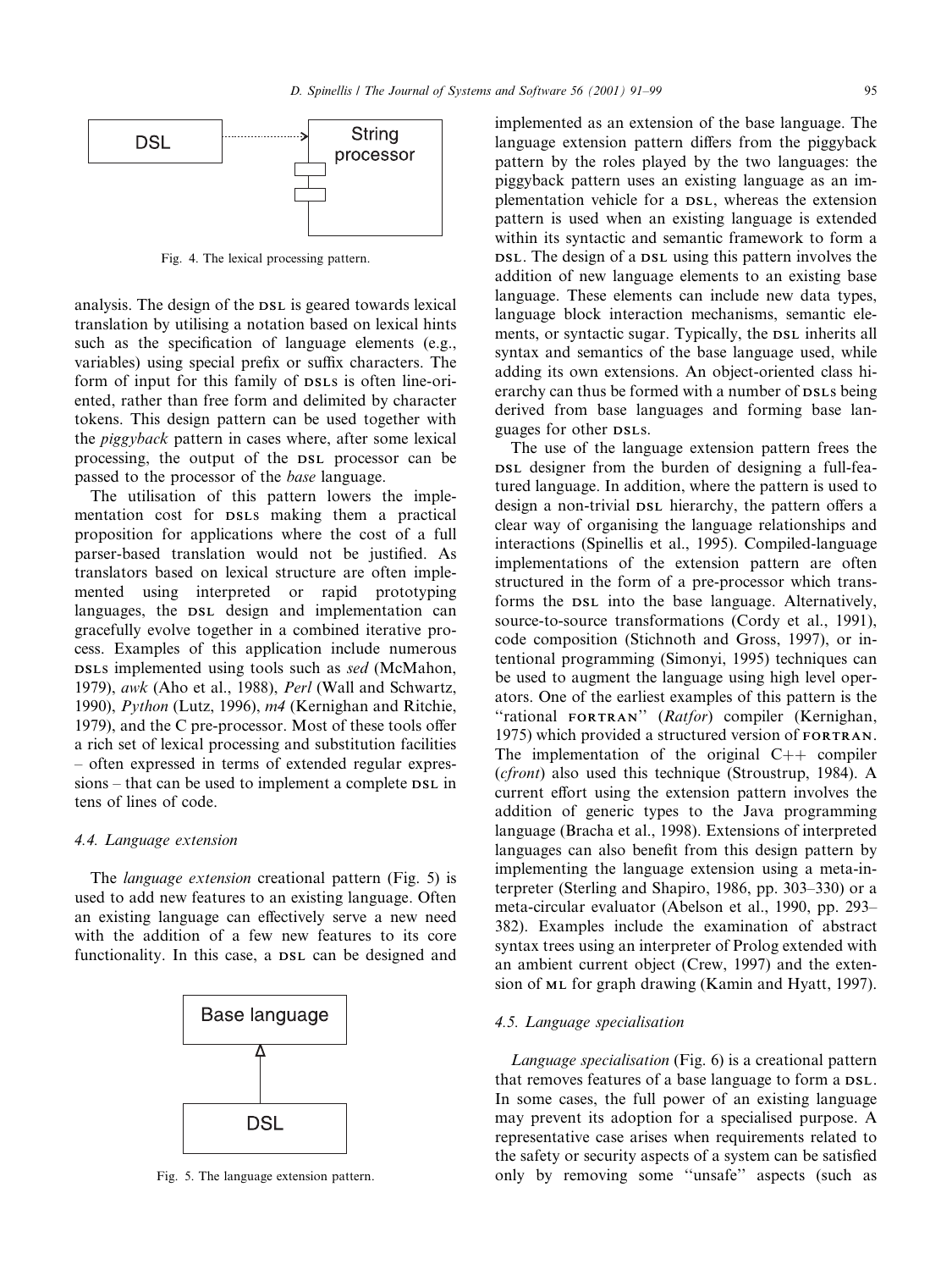

Fig. 6. The language specialisation pattern.

dynamic memory allocation, unbounded pointers, or threads) from a language (Motor Industry Research Association, 1994). In such cases, a DSL may be designed and implemented as a subset of an existing language. Whenever some specific features of an existing language render it unsuitable for a given application, the design of a DSL following the specialisation pattern can result in a mature language that satisfies the given requirements. The design of the DSL involves the removal from the base language of the unwanted syntactic or semantic features. Since the DSL is effectively a subset of the base language, the removal can be guaranteed by a language processor that checks the DSL conformance. In a limited number of cases, additional run-time checks may be required. Examples of DSLs designed following the specialisation pattern are Javalight (Nipkow and von Oheimb, 1998) which is a type-safe subset of Java, the educational subsets of Pascal used for a stepwise introduction to the language (Savitch, 1995), the HTML (Berners-Lee and Connolly, 1995) application of SGML (ISO8879, 1986), and the automotive "safer-subset" of C (Edwards and Rivett, 1997).

#### 4.6. Source-to-source transformation

The source-to-source transformation creational pattern (see Fig. 7) allows the efficient implementation of DSL translators. As outlined in Section 2, the resources available for implementing a DSL are often severely constrained. Source-to-source transformation can be used to ease the burden of implementation. When the DSL cannot be designed as a language extension, specialisation, or using the piggyback pattern, it is often possible to leverage the facilities provided by existing language tools using a source-to-source transformation technique. The DSL source code is transformed via a suitable shallow or deep translation process into the source code of an existing language. The tools available



Fig. 7. The source-to-source transformation pattern. Fig. 8. The data structure representation pattern.

for the existing language are then used to host  $-\text{compile}$ or interpret  $-\theta$  the code generated by the transformation process.

When using this pattern, one capitalises on the existing language processor infrastructure. This can include optimising compilers, linkers, and native code instruction schedulers. In addition, in some circumstances, even tools that rely on mappings between the source code and the machine code (such as profilers, execution tracers, and symbolic debuggers) can be used. In particular, some candidate host languages such as C offer a mechanism for specifying the file and source line of the DSL code that generated a particular sequence of host code instructions. The use of this pattern makes it also relatively easy to troubleshoot the DSL compilation process, because the resulting code will often be easy to read and reason about. Another possibility involves the translation of the DSL code into the intermediate language used by existing language compilers. The pattern can be implemented using a traditional lexical analysis, parsing, and host code generation process. In addition, a number of tools such as TXL (Cordy et al., 1991) and KHEPERA (Faith et al., 1997) can be used to speed-up the implementation process.

#### 4.7. Data structure representation

The data structure representation creational pattern  $(Fig. 8)$  allows the declarative and domain-specific specification of complex data. Data-driven code (Kernighan and Plauger, 1978, p. 67) relies on initialised data structures whose complexity can often make them dif ficult to write and maintain. Complicated structures are better expressed using a language rather than their underlying representation (e.g., a graph adjacency list may be easily expressed as a list of path connections). Designing a DSL to represent the data offers an attractive solution to the problem. The pattern is of use whenever a non-trivial data structure (anything other than rectangular arrays) needs to be initialised with data. It is particularly applicable to the initialisation of data structures whose elements are interrelated such as trees, graphs, arrays of pointers to statically initialised structure elements, arrays of pointers to functions, and multilingual text elements.

The DSL typically defines a user-friendly, alternative but isomorphic, representation of the underlying data structure elements. The DSL compiler can then parse the alternative data representation and transform the data elements to the structure needed for the internal

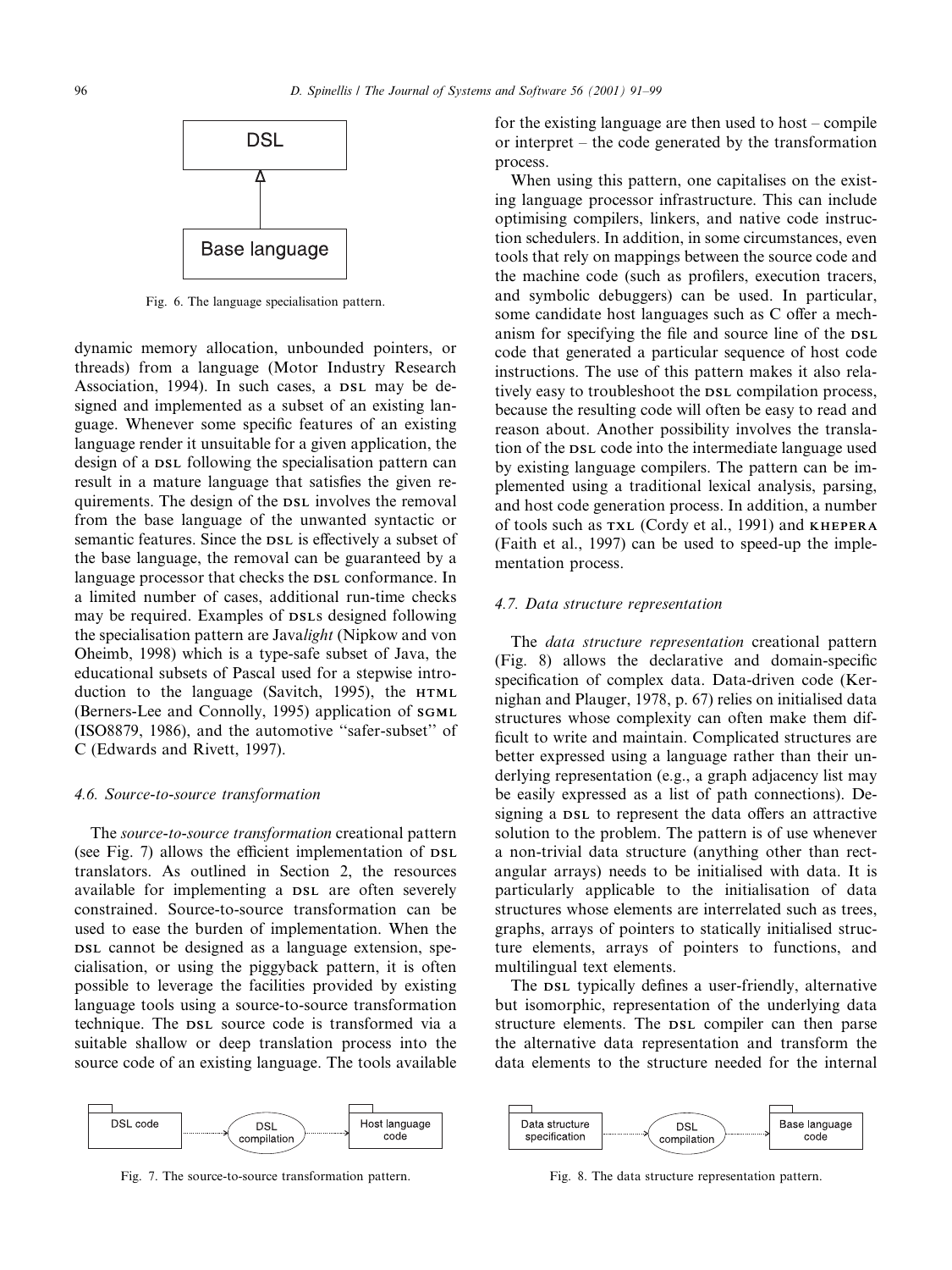representation. The adoption of this pattern minimises the chances of initialising data structures with wrong or inconsistent data, as the DSL compiler can perform such checks when compiling the data into the internal format. In addition, the data can be generated in the most efficient internal representation using tools such as the perfect hash function generator gperf (Schmidt, 1990). The pattern is most often implemented as a DSL compiler from the external to the internal representation. Where runtime efficiency is not a major constraint, the DSL can be directly coded within the system's hosting language source code utilising the user-friendly alternative data structure and suitably interpreted at runtime. Such strategies are often employed in systems written in interpreted declarative languages such as Prolog or Lisp. A representative example of a DSL based on this pattern is FIDO (Klarlund and Schwarzbach, 1997) which is designed to concisely express regular sets of strings or trees. Other cases of DSL-based data specifications are the table initialisations generated by *vacc* (Johnson, 1975) and lex (Lesk, 1975) for the table-driven parsing and lexical analysis automata they create.

## 4.8. System front-end

The configuration and adaptation of a system can often be relegated to a DSL front-end (Fig. 9). Compli-



cated software systems offer hundreds of configuration options, while their users require ever-increasing adaptation possibilities. Adding more features and configuration options can enlarge and complicate the system with diminishing returns on real functionality and userfriendliness. Making the system programmable by means of the DSL front-end structural pattern provides its users with a declarative, maintainable, organised, and open-ended mechanism for configuring and adapting it. Systems with more than a few configuration options, and systems whose operation cannot be adequately specified by means of some arguments or a graphical user interface typically benefit from the addition of a DSL front-end.

Using this strategy, the system's configuration parameters and internal functionality are exposed as elements of the  $DSL - e.g.,$  as variables and functions, respectively. At this point, it is often advantageous to remove from the system all elements that can be speci fied by means of the DSL, and code them in terms of it, thus simplifying its structure.

Often the addition of a DSL to a system can reveal synergistic effects by enabling its communication with other systems, allowing for the automatic generation of DSL programs with increased functionality, establishing a common language among its user base, providing a mechanism for optimising or checking the system's configuration, and opening a market for third-party add-on applications. The pattern is most often implemented as an interpreted language embedded within the target system. A number of existing interpretative languages have been used or targeted explicitly for this purpose. Lisp-like languages have been used by systems such as the Emacs (Stallman, 1984) editor and the AutoCAD package (Rawls and Hagen, 1998), while languages such as Tcl (Ousterhout, 1994), Perl (Wall Fig. 9. The system front-end pattern. and Schwartz, 1990), and Microsoft's Application Basic



Fig. 10. Relationships within the DSL pattern language.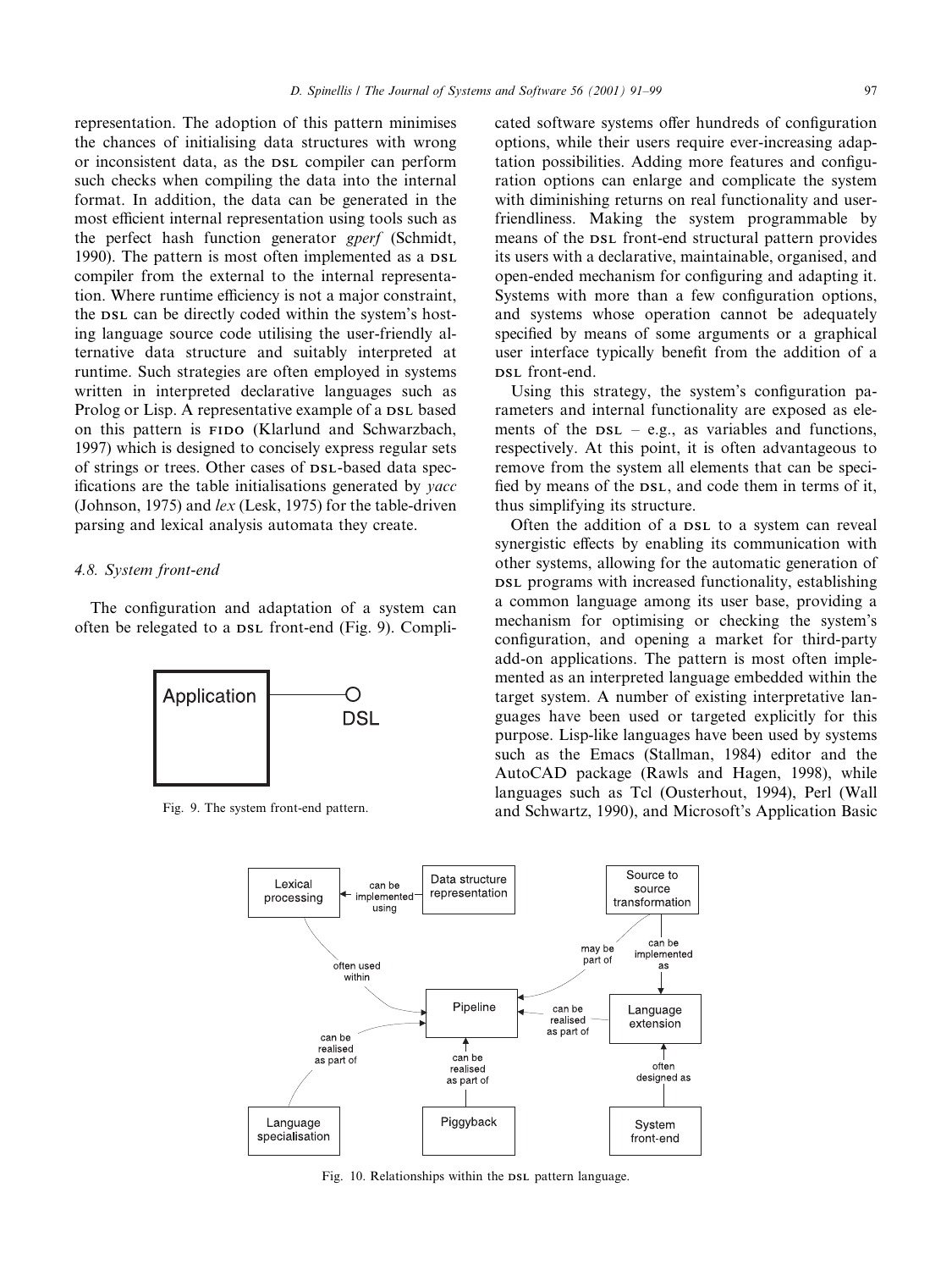(Boctor, 1999) provide explicit support for system embedding.

#### 5. Conclusions

We have described a  $DSL$  pattern language consisting of eight DSL design patterns. Our pattern language does not include the design of a DSL using traditional programming language design and implementation techniques (lexical analysis, parsing, code generation), as the aspects of those are extensively covered in the existing literature. The relationships of the patterns we described are depicted in Fig. 10. The interrelationships between the patterns are both interesting, and typical of a pattern language focused on a specific domain. Throughout our literature research for drafting this work we were impressed by the multitude of DSL designs, implementation strategies, and resulting systems, and the scarcity of supporting design frameworks and methodologies. We hope that the pattern language we have presented can be used as a building block for a systematic view of the software development process involving DSLs.

## Acknowledgements

We would like to thank the anonymous referees for their insightful comments on the previous version of this paper.

## References

- Abelson, H., Sussman, G.J., Sussman, J., 1990. Structure and Interpretation of Computer Programs. MIT Press, Cambridge, MA.
- Aho, A.V., Kernighan, B.W., Weinberger, P.J., 1979. Awk a pattern scanning and processing language. Software-Pract. Exper. 9 (4), 267±280.
- Aho, A.V., Sethi, R., Ullman, J.D., 1985. Compilers, Principles, Techniques, and Tools. Addison-Wesley, Reading, MA.
- Aho, A.V., Kernighan, B.W., Weinberger, P.J., 1988. The AWK Programming Language. Addison-Wesley, Reading, MA.
- Alexander, C., Ishikawa, S., Silverstein, M., Jacobson, M., Fiksdahl-King, I., Angel, S., 1977. A Pattern Language. Oxford University Press, Oxford.
- Bell, J., Bellegarde, F., Hook, J., Kieburtz, R.B., Kotov, A., Lewis, J., McKinney, L., Oliva, D.P., Sheard, T., Tong, L., Walton, L., Zhou, T., 1994. Software design for reliability and reuse: a proofof-concept demonstration. In: Proceedings of the Conference on TRI-Ada '94, ACM, ACM Press, New York, pp. 396-404.
- Bentley, J.L., 1986. Programming pearls: little languages. Commun. ACM 29 (8), 711-721.
- Bentley, J.L., Kernighan, B.W., 1986. GRAP a language for typesetting graphs. Commun. ACM  $29(8)$ ,  $782-792$ .
- Bentley, J.L., Kernighan, B.W., 1991. A system for algorithm animation. Comput. Syst.  $4(1)$ ,  $5-30$ .
- Bentley, J.L., Jelinski, L.W., Kernighan, B.W., 1987. CHEM a program for phototypesetting chemical structure diagrams. Comput. Chem. 11 (4), 281-297.
- Berners-Lee, T., Connolly, D., 1995. RFC 1866: Hypertext Markup Language – 2.0 (November). Status: PROPOSED STANDARD.
- Boctor, D., 1999. Microsoft Office 2000 Visual Basic Fundamentals, Microsoft Press.
- Bracha, G., Odersky, M., Stoutamire, D., Wadler, P., 1998. Making the future safe for the past: adding genericity to the Java programming language. In: Proceedings of the 1998 ACM SIGPLAN Conference on Object-Oriented Programming Systems, Languages and Applications (OOPSLA '98), ACM SIGPLAN Not. 33 (10), pp. 183-200.
- Coplien, J.O., Schmidt, D.C., 1995. Pattern Languages of Program Design. Addison-Wesley, Reading, MA.
- Cordy, J.R., Halpern-Hamu, C.D., Promislow, E., 1991. TXL: a rapid prototyping system for programming language dialects. Comput. Languages  $16(1)$ , 97-107.
- Crew, R.F., 1997. ASTLOG: A Language for Examining Abstract Syntax Trees. In: Ramming (1997).
- Edwards, P.D., Rivett, R.S., 1997. In: Daniel, P. (Ed.), Towards an Automative `Safer Subset' of C. Proceedings of the 16th International Conference on Computer Safety, Reliability and Security: SAFECOMP '97, European Workshop on Industrial Computer Systems: TC-7. Springer, New York, pp. 185-195.
- Faith, R.E., Nyland, L.S., Prins, J.F., 1997. KHEPERA: A System for Rapid Implementation of Domain Specific Languages. In: Ramming (1997).
- Gamma, E., Helm, R., Johnson, R., Vlissides, J., 1995. Design Patterns: Elements of Reusable Object-Oriented Software. Addison-Wesley, Reading, MA.
- Gansner, E.R., North, S.C., Vo, K.P., 1988.  $DAG a$  program that draws directed graphs. Software-Pract. Exper.  $18$  (11),  $1047-1062$ .
- ISO8879, 1986. Information processing  $-$  text and office systems  $$ standard generalized markup language (SGML). International Organization for Standardization, Geneva, Switzerland, ISO 8879.
- Jackson, M., 1999. Specializing in software engineering. IEEE Software 16 (6), 119-121.
- Johnson, S.C., 1975. Yacc Yet another compiler-compiler, Computer Science Technical Report 32, Bell Laboratories, Murray Hill, NJ, USA, July.
- Johnson, S.C., Lesk, M.E., 1987. Language development tools. Bell Syst. Tech. J. 56 (6), 2155-2176.
- Kamin, S.N., Hyatt, D., 1997. A Special-Purpose Language for Picture-Drawing. In: Ramming (1997).
- Kernighan, B.W., 1975. Ratfor a preprocessor for a rational Fortran. Software-Pract. Exper. 5 (4), 395-406.
- Kernighan, B.W., 1982. PIC  $-$  a language for typesetting graphics. Software-Pract. Exper. 12, 1-21.
- Kernighan, B.W., Cherry, L.L., 1974. A system for typesetting mathematics, Computer Science Technical Report 17, Bell Laboratories, Murray Hill, NJ, USA, May.
- Kernighan, B.W., Plauger, P.J., 1978. The Elements of Programming Style, second ed. McGraw-Hill, New York.
- Kernighan, B.W., Ritchie, D.M., 1979. The M4 Macro Processor. In: Unix Programmer's Manual (1979).
- Klarlund, N., Schwarzbach, M.I., 1997. A Domain-Specific Language for Regular Sets of Strings and Trees. In: Ramming (1997).
- Landin, P.J., 1966. The next 700 programming languages. Commun. ACM 9 (3), 157-166.
- Lesk, M.E., 1975. Lex  $-$  a lexical analyzer generator, Computer Science Technical Report 39, Bell Laboratories, Murray Hill, NJ, USA, October.
- Lesk, M., 1979a. Some Applications of Inverted Indexes on the Unix System. In: Unix Programmer's Manual (1979).
- Lesk, M.E., 1979b. TBL A Program to Format Tables. In: Unix Programmer's Manual (1979).
- Lutz, M., 1996. Programming Python, O'Reilly and Associates.
- McMahon, L.E., 1979. SED A Non-interactive Text Editor. In: Unix Programmer's Manual (1979).